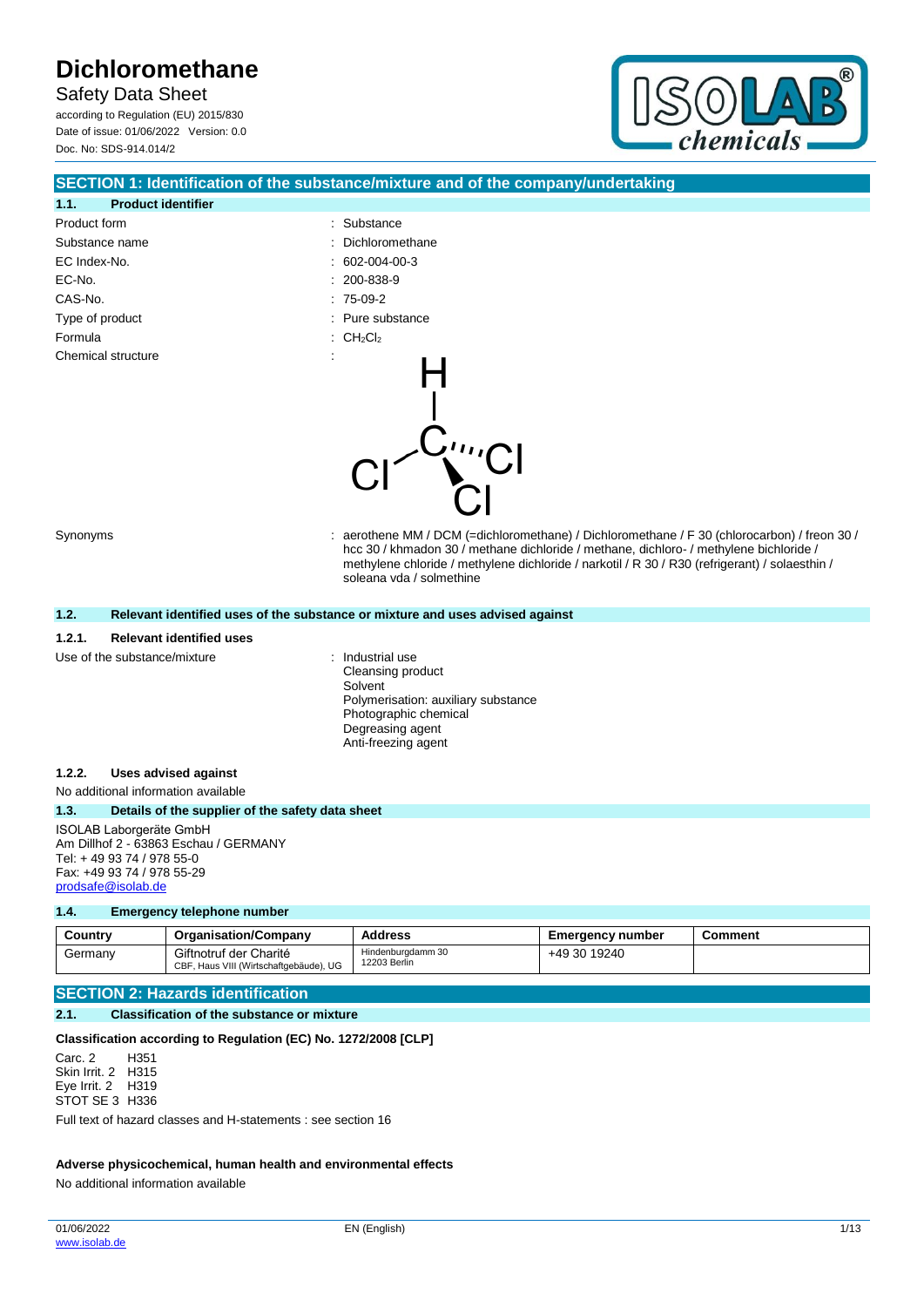## Safety Data Sheet

according to Regulation (EU) 2015/830 Date of issue: 01/06/2022 Version: 0.0 Doc. No: SDS-914.014/2



#### **2.2. Label elements**

### Labelling according to Regulation (EC) No. 1272/2008 [CLP]

Hazard pictograms (CLP) :

| Signal word (CLP)       |
|-------------------------|
| Hazard statements (CLP) |
|                         |

: Warning : H315 - Causes skin irritation H319 - Causes serious eye irritation. H336 - May cause drowsiness or dizziness H351 - Suspected of causing cancer Precautionary statements (CLP)  $\qquad \qquad : P302 + P352$  IF ON SKIN: Wash with plenty of soap and water. P305 + P351 + P338 IF IN EYES: Rinse cautiously with water for several minutes. Remove contact lenses, if present and easy to do. Continue rinsing. P308 + P313 IF exposed or concerned: Get medical advice/ attention.

#### **2.3. Other hazards**

No additional information available

| <b>SECTION 3: Composition/information on ingredients</b> |                                                                        |     |  |  |
|----------------------------------------------------------|------------------------------------------------------------------------|-----|--|--|
| 3.1.<br><b>Substances</b>                                |                                                                        |     |  |  |
| %<br>Name<br><b>Product identifier</b>                   |                                                                        |     |  |  |
| Dichloromethane                                          | (CAS-No.) 75-09-2<br>(EC-No.) 200-838-9<br>(EC Index-No.) 602-004-00-3 | 100 |  |  |

GHS08 GHS07

Full text of H-statements: see section 16

# **3.2. Mixtures**

| Not applicable |  |
|----------------|--|
|----------------|--|

|            | <b>SECTION 4: First aid measures</b>                        |                                                                                                                                                                                                                                                                                                                                                                                                                                                                                                                                                                                                            |
|------------|-------------------------------------------------------------|------------------------------------------------------------------------------------------------------------------------------------------------------------------------------------------------------------------------------------------------------------------------------------------------------------------------------------------------------------------------------------------------------------------------------------------------------------------------------------------------------------------------------------------------------------------------------------------------------------|
| 4.1.       | <b>Description of first aid measures</b>                    |                                                                                                                                                                                                                                                                                                                                                                                                                                                                                                                                                                                                            |
|            | First-aid measures general                                  | Check the vital functions. Unconscious: maintain adequate airway and respiration. Respiratory<br>arrest: artificial respiration or oxygen. Cardiac arrest: perform resuscitation. Victim conscious<br>with laboured breathing: half-seated. Victim in shock: on his back with legs slightly raised.<br>Vomiting: prevent asphyxia/aspiration pneumonia. Prevent cooling by covering the victim (no<br>warming up). Keep watching the victim. Give psychological aid. Keep the victim calm, avoid<br>physical strain. Depending on the victim's condition: doctor/hospital. Never give alcohol to<br>drink. |
|            | First-aid measures after inhalation                         | Remove the victim into fresh air. Respiratory problems: consult a doctor/medical service.                                                                                                                                                                                                                                                                                                                                                                                                                                                                                                                  |
|            | First-aid measures after skin contact                       | Wash immediately with lots of water. Soap may be used. Do not apply (chemical) neutralizing<br>agents. Take victim to a doctor if irritation persists.                                                                                                                                                                                                                                                                                                                                                                                                                                                     |
|            | First-aid measures after eye contact                        | Rinse immediately with plenty of water. Do not apply neutralizing agents. Take victim to an<br>ophthalmologist if irritation persists.                                                                                                                                                                                                                                                                                                                                                                                                                                                                     |
|            | First-aid measures after ingestion                          | Rinse mouth with water. Immediately after ingestion: give lots of water to drink. Do not induce<br>vomiting. Give activated charcoal. Call Poison Information Centre (www.big.be/antigif.htm).<br>Consult a doctor/medical service if you feel unwell. Ingestion of large quantities: immediately to<br>hospital. Doctor: gastric lavage.                                                                                                                                                                                                                                                                  |
| 4.2.       | Most important symptoms and effects, both acute and delayed |                                                                                                                                                                                                                                                                                                                                                                                                                                                                                                                                                                                                            |
|            | Symptoms/effects after inhalation                           | Dry/sore throat. Coughing. Slight irritation. EXPOSURE TO HIGH CONCENTRATIONS:<br>Headache. Nausea. Feeling of weakness. Dizziness. Coordination disorders. Impaired<br>concentration. Change in the haemogramme/blood composition. ON CONTINUOUS<br>EXPOSURE/CONTACT: Respiratory difficulties. Disturbances of consciousness.                                                                                                                                                                                                                                                                            |
|            | Symptoms/effects after skin contact                         | Tingling/irritation of the skin.                                                                                                                                                                                                                                                                                                                                                                                                                                                                                                                                                                           |
|            | Symptoms/effects after eye contact                          | Irritation of the eye tissue.                                                                                                                                                                                                                                                                                                                                                                                                                                                                                                                                                                              |
|            | Symptoms/effects after ingestion                            | AFTER ABSORPTION OF HIGH QUANTITIES: Nausea. Dry/sore throat. Gastrointestinal<br>complaints.                                                                                                                                                                                                                                                                                                                                                                                                                                                                                                              |
|            | Chronic symptoms                                            | ON CONTINUOUS/REPEATED EXPOSURE/CONTACT: Red skin. Dry skin. Central nervous<br>system depression. Mental confusion. Slurred speech. Visual disturbances. Drunkenness.<br>Delusions. Impaired memory. Enlargement/affection of the liver.                                                                                                                                                                                                                                                                                                                                                                  |
| 01/06/2022 |                                                             | EN (English)<br>2/13                                                                                                                                                                                                                                                                                                                                                                                                                                                                                                                                                                                       |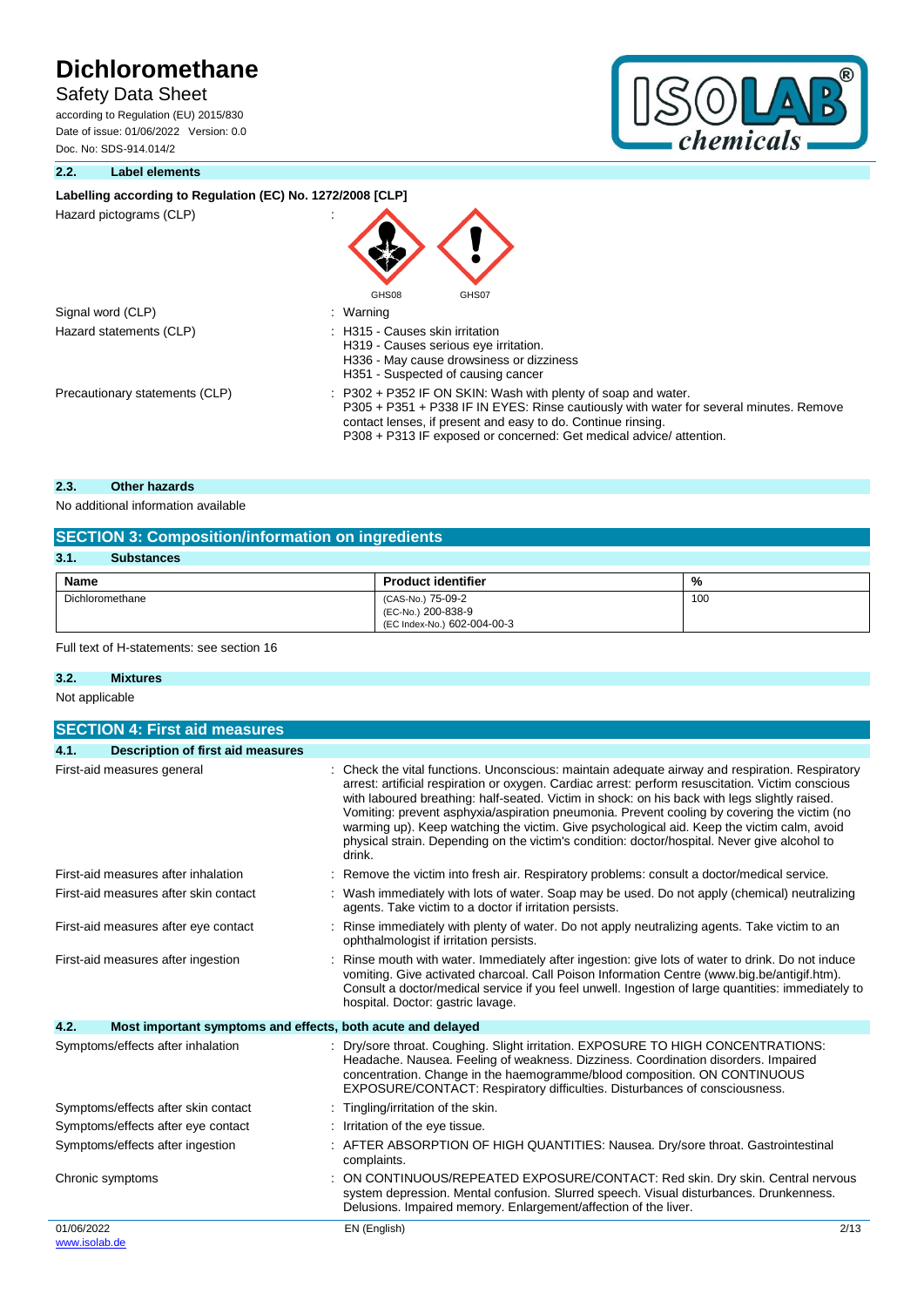Safety Data Sheet

according to Regulation (EU) 2015/830 Date of issue: 01/06/2022 Version: 0.0 Doc. No: SDS-914.014/2



### **4.3. Indication of any immediate medical attention and special treatment needed**

#### No additional information available

|                           | <b>SECTION 5: Fire-fighting measures</b>              |                                                                                                                                                                                                                                                                    |
|---------------------------|-------------------------------------------------------|--------------------------------------------------------------------------------------------------------------------------------------------------------------------------------------------------------------------------------------------------------------------|
| 5.1.                      | <b>Extinguishing media</b>                            |                                                                                                                                                                                                                                                                    |
|                           | Suitable extinguishing media                          | : Water spray. Polyvalent foam. BC powder. Carbon dioxide.                                                                                                                                                                                                         |
|                           | Unsuitable extinguishing media                        | : No unsuitable extinguishing media known.                                                                                                                                                                                                                         |
| 5.2.                      | Special hazards arising from the substance or mixture |                                                                                                                                                                                                                                                                    |
| Fire hazard               |                                                       | : DIRECT FIRE HAZARD. Flammable in the presence of a high energy source. Gas/vapour<br>flammable with air within explosion limits. INDIRECT FIRE HAZARD. Heating increases the fire<br>hazard. Reactions involving a fire hazard: see "Reactivity Hazard".         |
|                           | <b>Explosion hazard</b>                               | DIRECT EXPLOSION HAZARD. Gas/vapour explosive within explosion limits if energy source<br>high. INDIRECT EXPLOSION HAZARD. Heat may cause pressure rise in tanks/drums:<br>explosion risk. Reactions with explosion hazards: see "Reactivity Hazard".              |
| 5.3.                      | <b>Advice for firefighters</b>                        |                                                                                                                                                                                                                                                                    |
|                           | Precautionary measures fire                           | Exposure to fire/heat: consider evacuation.                                                                                                                                                                                                                        |
| Firefighting instructions |                                                       | : Cool tanks/drums with water spray/remove them into safety. Physical explosion risk:<br>extinguish/cool from behind cover. Do not move the load if exposed to heat. After cooling:<br>persistant risk of physical explosion. Dilute toxic gases with water spray. |

|                                                                                   | <b>SECTION 6: Accidental release measures</b>                       |                                                                                                                                                                                                                                                                                                                                                                                     |  |
|-----------------------------------------------------------------------------------|---------------------------------------------------------------------|-------------------------------------------------------------------------------------------------------------------------------------------------------------------------------------------------------------------------------------------------------------------------------------------------------------------------------------------------------------------------------------|--|
| 6.1.                                                                              |                                                                     |                                                                                                                                                                                                                                                                                                                                                                                     |  |
|                                                                                   | Personal precautions, protective equipment and emergency procedures |                                                                                                                                                                                                                                                                                                                                                                                     |  |
| 6.1.1.                                                                            | For non-emergency personnel                                         |                                                                                                                                                                                                                                                                                                                                                                                     |  |
|                                                                                   | Protective equipment                                                | Gloves. Protective goggles. Head/neck protection. Protective clothing. Large spills/in enclosed<br>spaces: gas-tight suit. See "Material-Handling" to select protective clothing.                                                                                                                                                                                                   |  |
|                                                                                   | <b>Emergency procedures</b>                                         | Keep upwind. Mark the danger area. Seal off low-lying areas. Close doors and windows of<br>adjacent premises. No naked flames. Keep containers closed. Wash contaminated clothes.<br>Large spills/in confined spaces: consider evacuation. In case of reactivity hazard: consider<br>evacuation.                                                                                    |  |
| 6.1.2.                                                                            | For emergency responders                                            |                                                                                                                                                                                                                                                                                                                                                                                     |  |
|                                                                                   | No additional information available                                 |                                                                                                                                                                                                                                                                                                                                                                                     |  |
| 6.2.                                                                              | <b>Environmental precautions</b>                                    |                                                                                                                                                                                                                                                                                                                                                                                     |  |
|                                                                                   | Prevent spreading in sewers.                                        |                                                                                                                                                                                                                                                                                                                                                                                     |  |
| 6.3.                                                                              | Methods and material for containment and cleaning up                |                                                                                                                                                                                                                                                                                                                                                                                     |  |
| For containment                                                                   |                                                                     | : Contain released substance, pump into suitable containers. Consult "Material-handling" to<br>select material of containers. Plug the leak, cut off the supply. Dam up the liquid spill. Try to<br>reduce evaporation. Provide equipment/receptacles with earthing.                                                                                                                |  |
| Methods for cleaning up<br>authority. Wash clothing and equipment after handling. |                                                                     | Take up liquid spill into absorbent material, e.g.: sand, earth, vermiculite. Scoop absorbed<br>substance into closing containers. See "Material-handling" for suitable container materials.<br>Carefully collect the spill/leftovers. Damaged/cooled tanks must be emptied. Clean<br>contaminated surfaces with an excess of water. Take collected spill to manufacturer/competent |  |
| 6.4.                                                                              | Reference to other sections                                         |                                                                                                                                                                                                                                                                                                                                                                                     |  |
|                                                                                   | No additional information available                                 |                                                                                                                                                                                                                                                                                                                                                                                     |  |
|                                                                                   | <b>SECTION 7: Handling and storage</b>                              |                                                                                                                                                                                                                                                                                                                                                                                     |  |

|                               | <u>election</u> in the distinct with each ago                |                                                                                                                                                                                                                                                                                                                                                                                                                                                                                    |  |
|-------------------------------|--------------------------------------------------------------|------------------------------------------------------------------------------------------------------------------------------------------------------------------------------------------------------------------------------------------------------------------------------------------------------------------------------------------------------------------------------------------------------------------------------------------------------------------------------------|--|
| 7.1.                          | <b>Precautions for safe handling</b>                         |                                                                                                                                                                                                                                                                                                                                                                                                                                                                                    |  |
| Precautions for safe handling |                                                              | : Comply with the legal requirements. Remove contaminated clothing immediately. Clean<br>contaminated clothing. Thoroughly clean/dry the installation before use. Do not discharge the<br>waste into the drain. Use earthed equipment. Keep away from naked flames/heat. Observe<br>strict hygiene. Keep container tightly closed. Measure the concentration in the air regularly.<br>Carry operations in the open/under local exhaust/ventilation or with respiratory protection. |  |
| 7.2.                          | Conditions for safe storage, including any incompatibilities |                                                                                                                                                                                                                                                                                                                                                                                                                                                                                    |  |
|                               | Storage temperature                                          | : $<$ 35 °C                                                                                                                                                                                                                                                                                                                                                                                                                                                                        |  |
|                               | Heat and ignition sources                                    | : KEEP SUBSTANCE AWAY FROM: heat sources.                                                                                                                                                                                                                                                                                                                                                                                                                                          |  |
|                               | Information on mixed storage                                 | : KEEP SUBSTANCE AWAY FROM: oxidizing agents. (strong) acids. (strong) bases. organic<br>materials, water/moisture.                                                                                                                                                                                                                                                                                                                                                                |  |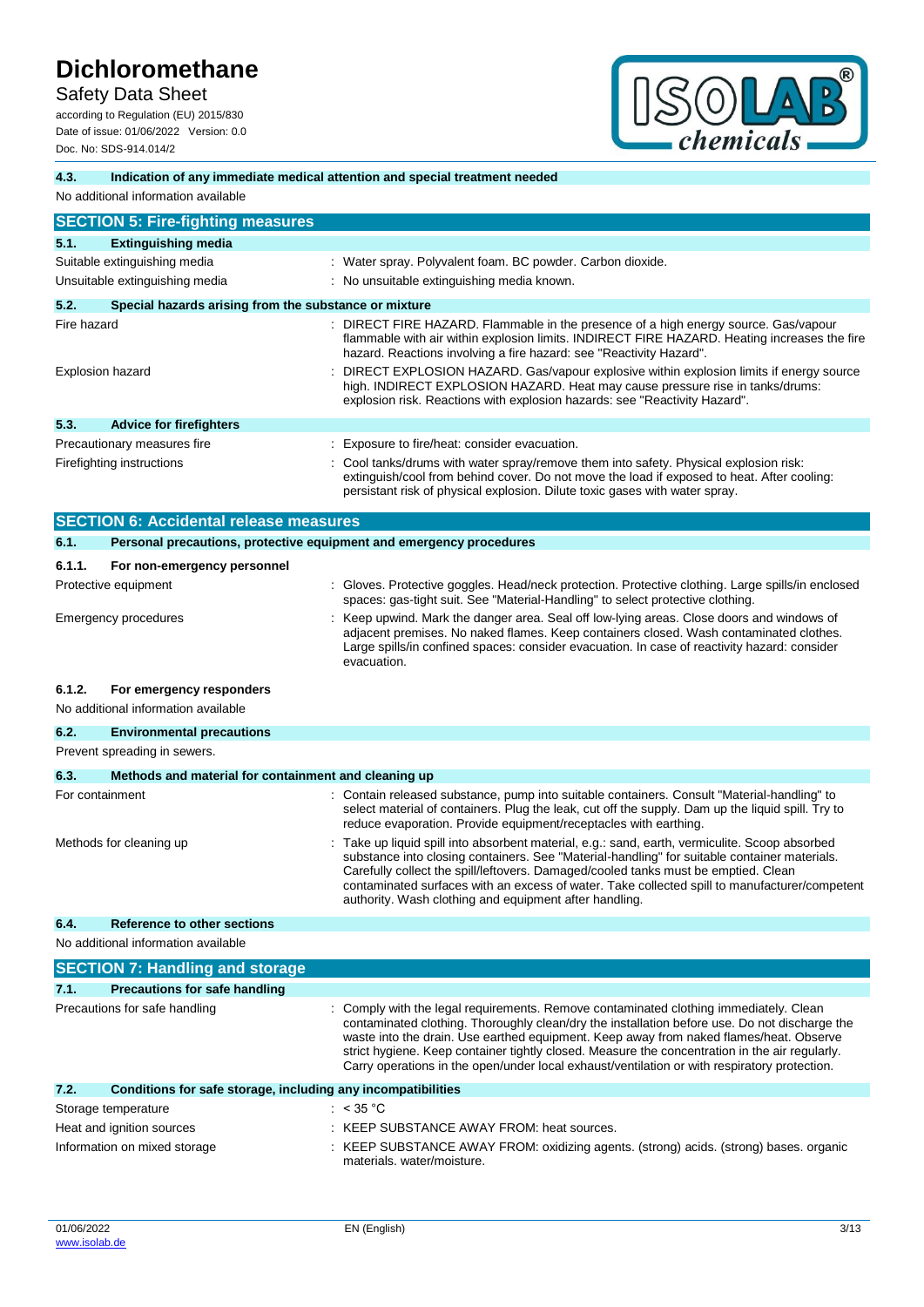# Safety Data Sheet

according to Regulation (EU) 2015/830 Date of issue: 01/06/2022 Version: 0.0 Doc. No: SDS-914.014/2



Storage area : Store in a cool area. Store in a dry area. Store in a dark area. Ventilation at floor level. Provide

Store only in a limited quantity. Meet the legal requirements. Special rules on packaging : SPECIAL REQUIREMENTS: closing. dry. clean. opaque. correctly labelled. meet the legal requirements. Secure fragile packagings in solid containers.

for a tub to collect spills. Provide the tank with earthing. Unauthorized persons are not admitted.

Packaging materials : SUITABLE MATERIAL: stainless steel. polyethylene. glass. MATERIAL TO AVOID: iron. aluminium. synthetic material. copper. PVC.

#### **7.3. Specific end use(s)**

No additional information available

### **SECTION 8: Exposure controls/personal protection**

| 8.1.<br><b>Control parameters</b> |                                                                             |                                                                                                                                                                                       |
|-----------------------------------|-----------------------------------------------------------------------------|---------------------------------------------------------------------------------------------------------------------------------------------------------------------------------------|
| Dichloromethane (75-09-2)         |                                                                             |                                                                                                                                                                                       |
| EU                                | Local name                                                                  | Methylene chloride; Dichloromethane                                                                                                                                                   |
| EU                                | IOELV TWA (mg/m <sup>3</sup> )                                              | 353 $mg/m3$                                                                                                                                                                           |
| EU                                | IOELV TWA (ppm)                                                             | 100 ppm                                                                                                                                                                               |
| EU                                | IOELV STEL (mg/m <sup>3</sup> )                                             | 706 mg/m <sup>3</sup>                                                                                                                                                                 |
| EU                                | IOELV STEL (ppm)                                                            | 200 ppm                                                                                                                                                                               |
| EU                                | <b>Notes</b>                                                                | skin                                                                                                                                                                                  |
| Austria                           | Local name                                                                  | Dichlormethan (R 30)                                                                                                                                                                  |
| Austria                           | MAK (mg/m <sup>3</sup> )                                                    | $175$ mg/m <sup>3</sup>                                                                                                                                                               |
| Austria                           | MAK (ppm)                                                                   | 50 ppm                                                                                                                                                                                |
| Austria                           | MAK Short time value (mg/m <sup>3</sup> )                                   | $700$ mg/m <sup>3</sup>                                                                                                                                                               |
| Austria                           | MAK Short time value (ppm)                                                  | 200 ppm                                                                                                                                                                               |
| Austria                           | Remark (AT)                                                                 | Н                                                                                                                                                                                     |
| <b>Belgium</b>                    | Local name                                                                  | Chlorure de méthylène # Methyleenchloride                                                                                                                                             |
| Belgium                           | Limit value (mg/m <sup>3</sup> )                                            | 177 mg/m <sup>3</sup> (Chlorure de méthylène; Belgium; Time-<br>weighted average exposure limit 8 h)                                                                                  |
| Belgium                           | Limit value (ppm)                                                           | 50 ppm (Chlorure de méthylène; Belgium; Time-<br>weighted average exposure limit 8 h)                                                                                                 |
| <b>Bulgaria</b>                   | Local name                                                                  | Метиленхлорид (дихлорометан)                                                                                                                                                          |
| <b>Bulgaria</b>                   | OEL TWA (mg/m <sup>3</sup> )                                                | 100 mg/ $m3$                                                                                                                                                                          |
| <b>Bulgaria</b>                   | OEL STEL (mg/m <sup>3</sup> )                                               | $517$ mg/m <sup>3</sup>                                                                                                                                                               |
| Croatia                           | Local name                                                                  | Diklorometan; (metilen klorid)                                                                                                                                                        |
| Croatia                           | GVI (granična vrijednost izloženosti) (mg/m <sup>3</sup> )                  | 350 mg/m <sup>3</sup>                                                                                                                                                                 |
| Croatia                           | GVI (granična vrijednost izloženosti) (ppm)                                 | 100 ppm                                                                                                                                                                               |
| Croatia                           | KGVI (kratkotrajna granična vrijednost izloženosti)<br>(mg/m <sup>3</sup> ) | 1060 mg/m <sup>3</sup>                                                                                                                                                                |
| Croatia                           | KGVI (kratkotrajna granična vrijednost izloženosti)<br>(ppm)                | 300 ppm                                                                                                                                                                               |
| Croatia                           | Naznake (HR)                                                                | K (Skin): (naznaka da tvar može štetno djelovati kroz<br>kožu); Xn (Štetno); BGV; Karc. kat. 3 (tvari koje<br>izazivaju zabrinutost zbog mogućeg karcinogenog<br>djelovanja na ljude) |
| Czech Republic                    | Local name                                                                  | Dichlormethan                                                                                                                                                                         |
| <b>Czech Republic</b>             | Expoziční limity (PEL) (mg/m <sup>3</sup> )                                 | $200$ mg/m <sup>3</sup>                                                                                                                                                               |
| Czech Republic                    | Expoziční limity (PEL) (ppm)                                                | 58 ppm                                                                                                                                                                                |
| <b>Czech Republic</b>             | Expoziční limity (NPK-P) (mg/m <sup>3</sup> )                               | 500 mg/ $m3$                                                                                                                                                                          |
| Czech Republic                    | Expoziční limity (NPK-P) (ppm)                                              | 140 ppm                                                                                                                                                                               |
| Czech Republic                    | Remark (CZ)                                                                 | D                                                                                                                                                                                     |
| Denmark                           | Local name                                                                  | Dichlormethan (Methylenchlorid)                                                                                                                                                       |
| Denmark                           | Grænseværdie (langvarig) (mg/m <sup>3</sup> )                               | 122 mg/ $m3$                                                                                                                                                                          |
| Denmark                           | Grænseværdie (langvarig) (ppm)                                              | 35 ppm                                                                                                                                                                                |
| Denmark                           | Anmærkninger (DK)                                                           | H (betyder, at stoffet kan optages gennem huden);<br>K (betyder, at stoffet anses for at kunne være<br>kræftfremkaldende)                                                             |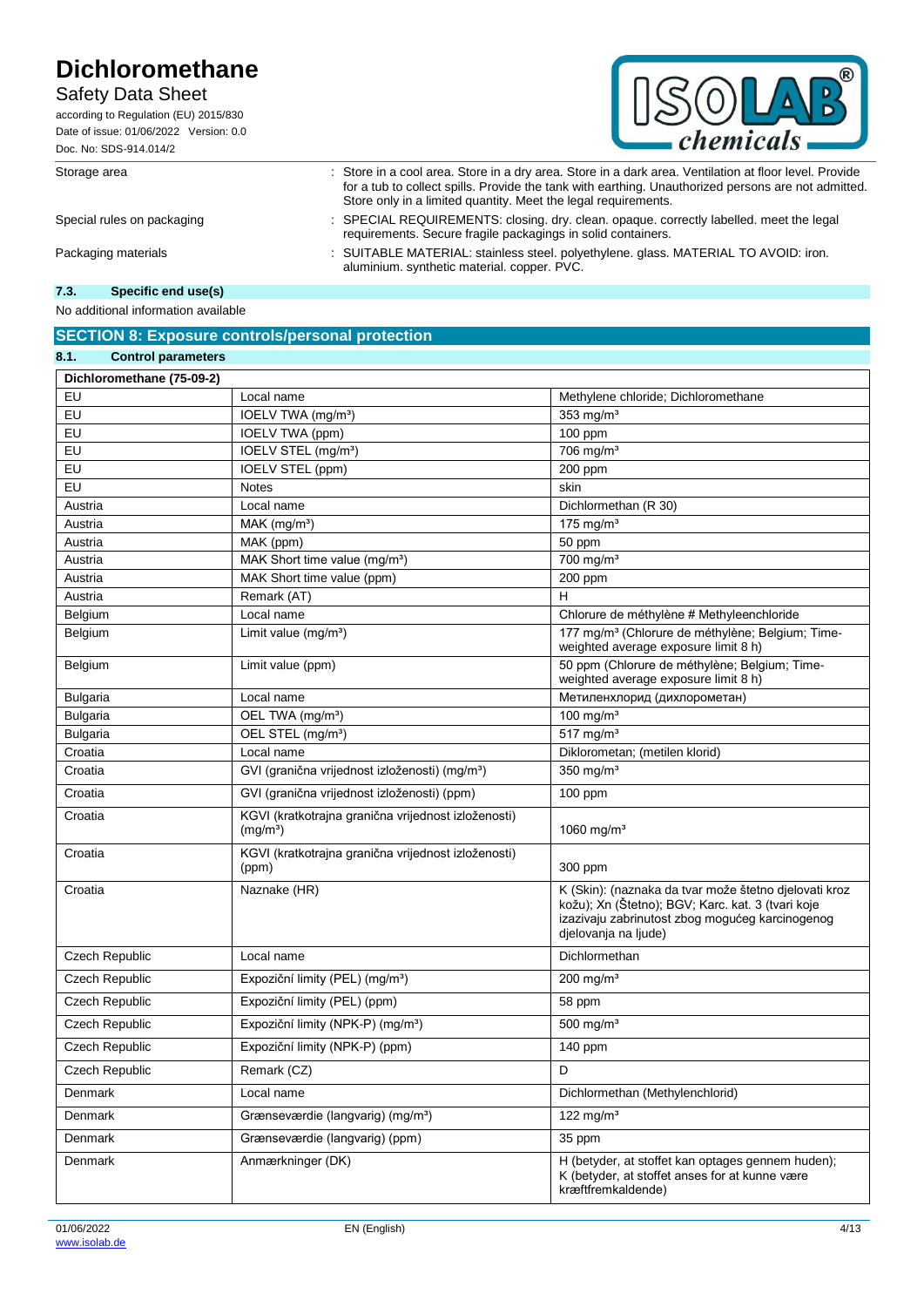Safety Data Sheet

according to Regulation (EU) 2015/830 Date of issue: 01/06/2022 Version: 0.0 Doc. No: SDS-914.014/2



| Dichloromethane (75-09-2) |                                                                 |                                                                                                                                                           |
|---------------------------|-----------------------------------------------------------------|-----------------------------------------------------------------------------------------------------------------------------------------------------------|
| Finland                   | Local name                                                      | Dikloorimetaani                                                                                                                                           |
| Finland                   | HTP-arvo $(8h)$ (mg/m <sup>3</sup> )                            | $350$ mg/m <sup>3</sup>                                                                                                                                   |
| Finland                   | HTP-arvo (8h) (ppm)                                             | 100 ppm                                                                                                                                                   |
| Finland                   | HTP-arvo (15 min)                                               | 880 mg/m <sup>3</sup>                                                                                                                                     |
| Finland                   | HTP-arvo (15 min) (ppm)                                         | 250 ppm                                                                                                                                                   |
| France                    | Local name                                                      | Dichlorométhane (Chlorure de méthylène)                                                                                                                   |
| France                    | $VME$ (mg/m <sup>3</sup> )                                      | 178 mg/m <sup>3</sup> (Dichlorométhane; France; Time-weighted<br>average exposure limit 8 h; VRC: Valeur réglementaire<br>contraignante)                  |
| France                    | VME (ppm)                                                       | 50 ppm (Dichlorométhane; France; Time-weighted<br>average exposure limit 8 h; VRC: Valeur réglementaire<br>contraignante)                                 |
| France                    | $VLE$ (mg/m <sup>3</sup> )                                      | 356 mg/m <sup>3</sup> (Dichlorométhane; France; Short time<br>value; VRC: Valeur réglementaire contraignante)                                             |
| France                    | VLE (ppm)                                                       | 100 ppm (Dichlorométhane; France; Short time value;<br>VRC: Valeur réglementaire contraignante)                                                           |
| France                    | Note (FR)                                                       | Valeurs règlementaires contraignantes; substance<br>classée cancérogène de catégorie 2; risque de<br>pénétration percutanée                               |
| Germany                   | Local name                                                      | Dichlormethan                                                                                                                                             |
| Germany                   | TRGS 900 Occupational exposure limit value (mg/m <sup>3</sup> ) | 180 mg/m <sup>3</sup>                                                                                                                                     |
| Germany                   | TRGS 900 Occupational exposure limit value (ppm)                | 50 ppm                                                                                                                                                    |
| Germany                   | Remark (TRGS 900)                                               | DFG,H,Z                                                                                                                                                   |
| Greece                    | OEL TWA (mg/m <sup>3</sup> )                                    | 350 mg/m <sup>3</sup>                                                                                                                                     |
| Greece                    | OEL TWA (ppm)                                                   | $100$ ppm                                                                                                                                                 |
| Greece                    | OEL STEL (mg/m <sup>3</sup> )                                   | 1750 mg/m <sup>3</sup>                                                                                                                                    |
| Greece<br>Hungary         | OEL STEL (ppm)<br>Local name                                    | 500 ppm<br><b>DIKLÓRMETÁN</b>                                                                                                                             |
|                           |                                                                 |                                                                                                                                                           |
| Hungary                   | AK-érték<br>CK-érték                                            | $\frac{1}{10}$ mg/m <sup>3</sup>                                                                                                                          |
| Hungary                   |                                                                 | 10 mg/ $m3$                                                                                                                                               |
| Hungary                   | Megjegyzések (HU)                                               | i; VI.                                                                                                                                                    |
| Ireland                   | Local name                                                      | Dichloromethane                                                                                                                                           |
| Ireland                   | OEL (8 hours ref) (mg/m <sup>3</sup> )                          | 174 mg/m $3$                                                                                                                                              |
| Ireland                   | OEL (8 hours ref) (ppm)                                         | 50 ppm                                                                                                                                                    |
| Latvia                    | Local name                                                      | Metilēnhlorīds (dihlormetāns)                                                                                                                             |
| Latvia                    | OEL TWA (mg/m <sup>3</sup> )                                    | 120 mg/m $3$                                                                                                                                              |
| Latvia                    | OEL STEL (mg/m <sup>3</sup> )                                   | 150 mg/m $3$                                                                                                                                              |
| Lithuania                 | Local name                                                      | Metileno chloridas                                                                                                                                        |
| Lithuania                 | IPRV (mg/m <sup>3</sup> )                                       | 120 mg/ $m3$                                                                                                                                              |
| Lithuania                 | IPRV (ppm)                                                      | 35 ppm                                                                                                                                                    |
| Lithuania                 | TPRV (mg/m <sup>3</sup> )                                       | 250 mg/m $3$                                                                                                                                              |
| Lithuania                 | TPRV (ppm)                                                      | 70 ppm                                                                                                                                                    |
| Lithuania                 | Remark (LT)                                                     | K (kancerogeninis poveikis); O (medžiaga į organizmą<br>gali prasiskverbti pro nepažeistą odą); Ozono sluoksnį<br>ardanti medžiaga. Naudojimas ribojamas. |
| Poland                    | Local name                                                      | Dichlorometan                                                                                                                                             |
| Poland                    | NDS (mg/m <sup>3</sup> )                                        | 88 mg/ $m3$                                                                                                                                               |
| Portugal                  | Local name                                                      | Diclorometano                                                                                                                                             |
| Portugal                  | OEL TWA (ppm)                                                   | 50 ppm                                                                                                                                                    |
| Romania                   | Local name                                                      | Clorura de metilen                                                                                                                                        |
| Romania                   | OEL TWA (mg/m <sup>3</sup> )                                    | 174 mg/m $3$                                                                                                                                              |
| Romania                   | OEL TWA (ppm)                                                   | 50 ppm                                                                                                                                                    |
| Slovakia                  | Local name                                                      | Dichlórmetán (metylénchlorid)                                                                                                                             |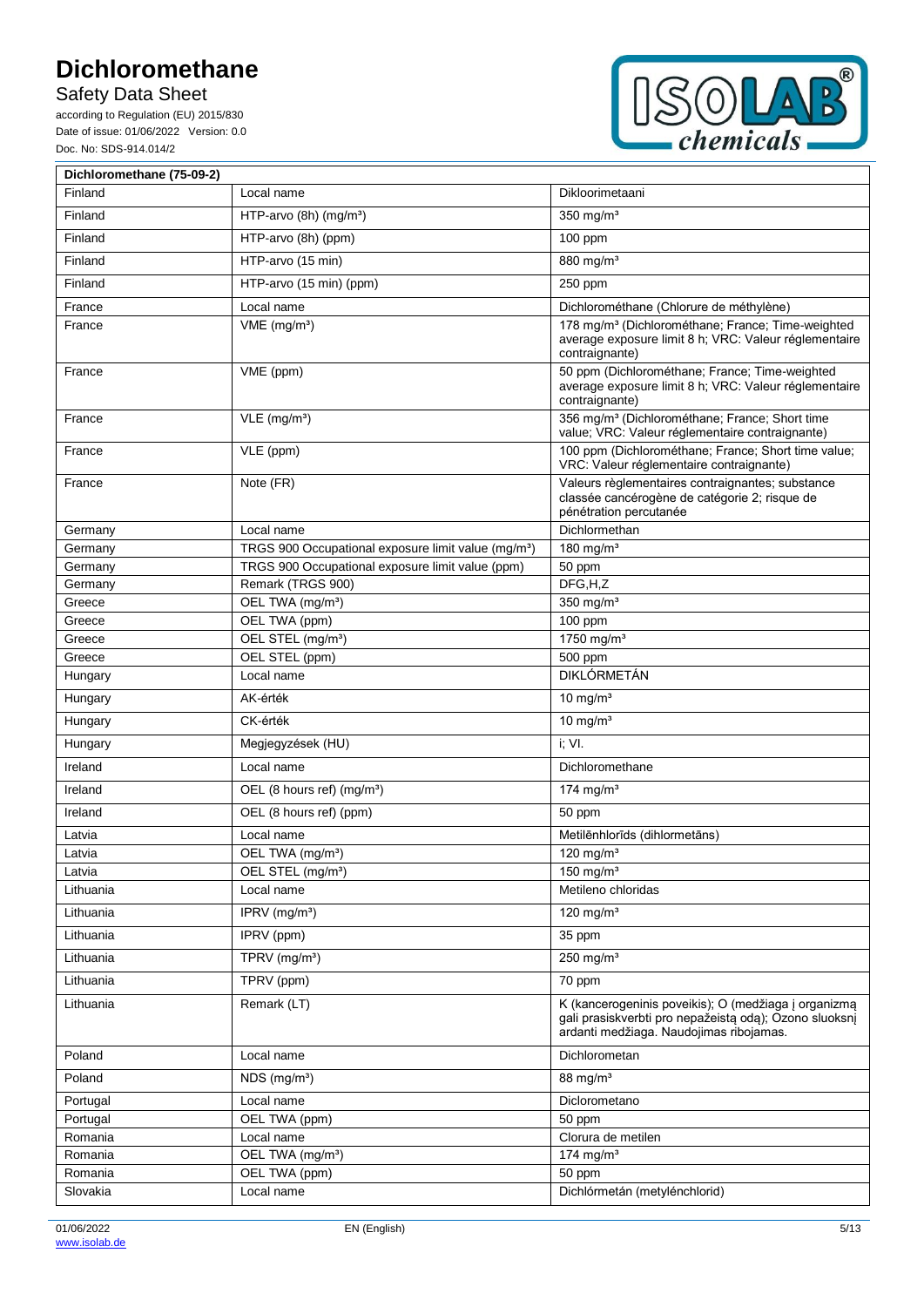Safety Data Sheet

according to Regulation (EU) 2015/830 Date of issue: 01/06/2022 Version: 0.0 Doc. No: SDS-914.014/2



| Dichloromethane (75-09-2) |                                           |                                                                                                                                                                                                                                                                                                                                                                                                                                                                                                                                                                                                                                                                                                                                                                                                                      |
|---------------------------|-------------------------------------------|----------------------------------------------------------------------------------------------------------------------------------------------------------------------------------------------------------------------------------------------------------------------------------------------------------------------------------------------------------------------------------------------------------------------------------------------------------------------------------------------------------------------------------------------------------------------------------------------------------------------------------------------------------------------------------------------------------------------------------------------------------------------------------------------------------------------|
| Slovakia                  | NPHV (priemerná) (mg/m <sup>3</sup> )     | 350 mg/m <sup>3</sup>                                                                                                                                                                                                                                                                                                                                                                                                                                                                                                                                                                                                                                                                                                                                                                                                |
| Slovakia                  | NPHV (priemerná) (ppm)                    | $100$ ppm                                                                                                                                                                                                                                                                                                                                                                                                                                                                                                                                                                                                                                                                                                                                                                                                            |
| Slovenia                  | Local name                                | diklorometa (metilen klorid)                                                                                                                                                                                                                                                                                                                                                                                                                                                                                                                                                                                                                                                                                                                                                                                         |
| Slovenia                  | OEL TWA (mg/m <sup>3</sup> )              | 350 mg/m <sup>3</sup>                                                                                                                                                                                                                                                                                                                                                                                                                                                                                                                                                                                                                                                                                                                                                                                                |
| Slovenia                  | OEL TWA (ppm)                             | 100 ppm                                                                                                                                                                                                                                                                                                                                                                                                                                                                                                                                                                                                                                                                                                                                                                                                              |
| Slovenia                  | OEL STEL (mg/m <sup>3</sup> )             | 1400 mg/m <sup>3</sup>                                                                                                                                                                                                                                                                                                                                                                                                                                                                                                                                                                                                                                                                                                                                                                                               |
| Slovenia                  | OEL STEL (ppm)                            | 400 ppm                                                                                                                                                                                                                                                                                                                                                                                                                                                                                                                                                                                                                                                                                                                                                                                                              |
| Spain                     | Local name                                | Cloruro de metileno (Diclorometano)                                                                                                                                                                                                                                                                                                                                                                                                                                                                                                                                                                                                                                                                                                                                                                                  |
| Spain                     | VLA-ED (mg/m <sup>3</sup> )               | 177 mg/m $3$                                                                                                                                                                                                                                                                                                                                                                                                                                                                                                                                                                                                                                                                                                                                                                                                         |
| Spain                     | VLA-ED (ppm)                              | 50 ppm                                                                                                                                                                                                                                                                                                                                                                                                                                                                                                                                                                                                                                                                                                                                                                                                               |
| Spain                     | <b>Notes</b>                              | r (Esta sustancia tiene establecidas restricciones a la<br>fabricación, la comercialización o el uso en los<br>términos especificados en el "Reglamento (CE) nº<br>1907/2006 sobre Registro, Evaluación, Autorización y<br>Restricción de sustancias y preparados químicos"<br>(REACH) de 18 de diciembre de 2006 (DOUE L 369<br>de 30 de diciembre de 2006). Las restricciones de una<br>sustancia pueden aplicarse a todos los usos o sólo a<br>usos concretos. El anexo XVII del Reglamento<br>REACH contiene la lista de todas las sustancias<br>restringidas y especifica los usos que se han<br>restringido), VLB® (Agente químico que tiene Valor<br>Límite Biológico específico en este documento).                                                                                                          |
| Sweden                    | Local name                                | Diklormetan                                                                                                                                                                                                                                                                                                                                                                                                                                                                                                                                                                                                                                                                                                                                                                                                          |
| Sweden                    | nivågränsvärde (NVG) (mg/m <sup>3</sup> ) | 120 mg/m $3$<br>120 mg/m $3$                                                                                                                                                                                                                                                                                                                                                                                                                                                                                                                                                                                                                                                                                                                                                                                         |
| Sweden                    | nivågränsvärde (NVG) (ppm)                | 35 ppm<br>35 ppm                                                                                                                                                                                                                                                                                                                                                                                                                                                                                                                                                                                                                                                                                                                                                                                                     |
| Sweden                    | kortidsvärde (KTV) (mg/m <sup>3</sup> )   | $250$ mg/m <sup>3</sup><br>$250$ mg/m <sup>3</sup>                                                                                                                                                                                                                                                                                                                                                                                                                                                                                                                                                                                                                                                                                                                                                                   |
| Sweden                    | kortidsvärde (KTV) (ppm)                  | 70 ppm<br>70 ppm                                                                                                                                                                                                                                                                                                                                                                                                                                                                                                                                                                                                                                                                                                                                                                                                     |
| Sweden                    | Anmärkning (SE)                           | C (Ämnet är cancerframkallande Risk för cancer finns<br>även vid annan exponering än via inandning. För vissa<br>cancerframkallande ämnen som inte har gränsvärden<br>gäller förbud eller tillståndskrav enligt föreskrifterna om<br>kemiska arbetsmiljörisker); H (Ämnet kan lätt upptas<br>genom huden Det föreskrivna gränsvärdet bedöms ge<br>tillräckligt skydd endast under förutsättning att huden<br>är skyddad mot exponering för ämnet ifråga): V<br>(Vägledande korttidsgränsvärde ska användas som ett<br>rekommenderat högsta värde som inte bör<br>överskridas); 36 (Metylenklorid är även reglerade av<br>Kemikalieinspektionens lagstiftning. Dispens krävs för<br>att saluhålla, överlåta och använda metylenklorid<br>yrkesmässigt i Sverige undantaget forskning,<br>utveckling och analysarbete) |
| United Kingdom            | Local name                                | Dichloromethane                                                                                                                                                                                                                                                                                                                                                                                                                                                                                                                                                                                                                                                                                                                                                                                                      |
| United Kingdom            | WEL TWA (mg/m <sup>3</sup> )              | 350 mg/m <sup>3</sup> Dichloromethane; United Kingdom; Time-<br>weighted average exposure limit 8 h; Workplace<br>exposure limit (EH40/2005)                                                                                                                                                                                                                                                                                                                                                                                                                                                                                                                                                                                                                                                                         |
| United Kingdom            | WEL TWA (ppm)                             | 100 ppm Dichloromethane; United Kingdom; Time-<br>weighted average exposure limit 8 h; Workplace<br>exposure limit (EH40/2005)                                                                                                                                                                                                                                                                                                                                                                                                                                                                                                                                                                                                                                                                                       |
| United Kingdom            | WEL STEL (mg/m <sup>3</sup> )             | 1060 mg/m <sup>3</sup> Dichloromethane; United Kingdom; Short<br>time value; Workplace exposure limit (EH40/2005)                                                                                                                                                                                                                                                                                                                                                                                                                                                                                                                                                                                                                                                                                                    |
| United Kingdom            | WEL STEL (ppm)                            | 300 ppm Dichloromethane; United Kingdom; Short<br>time value; Workplace exposure limit (EH40/2005)                                                                                                                                                                                                                                                                                                                                                                                                                                                                                                                                                                                                                                                                                                                   |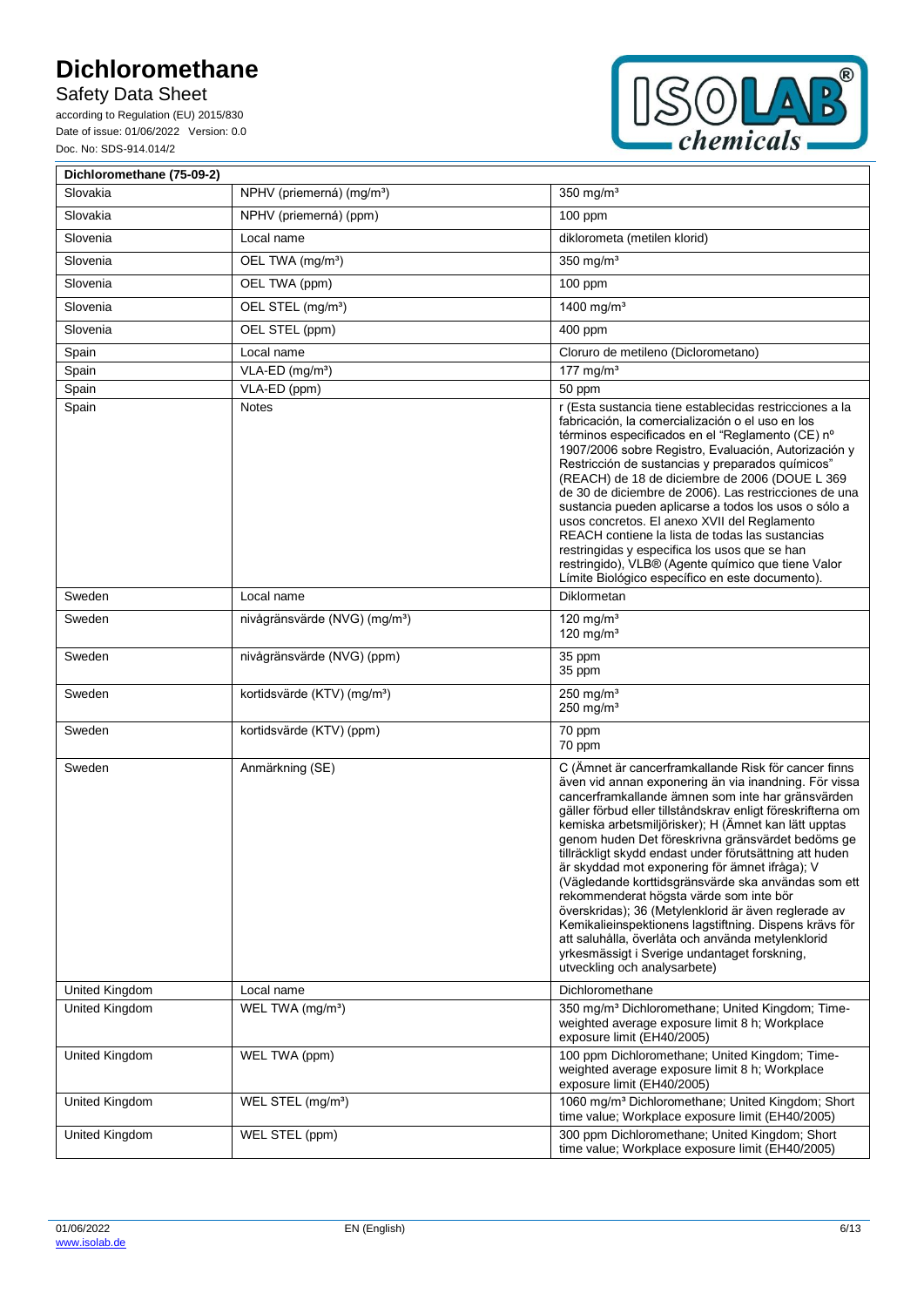Safety Data Sheet

according to Regulation (EU) 2015/830 Date of issue: 01/06/2022 Version: 0.0 Doc. No: SDS-914.014/2



| Dichloromethane (75-09-2) |                                         |                                                                                                                                                                                                                                                                                                                                                                                                        |
|---------------------------|-----------------------------------------|--------------------------------------------------------------------------------------------------------------------------------------------------------------------------------------------------------------------------------------------------------------------------------------------------------------------------------------------------------------------------------------------------------|
| United Kingdom            | Remark (WEL)                            | BMGV (Biological monitoring guidance values are<br>listed in Table 2), Sk (Can be absorbed through the<br>skin. The assigned substances are those for which<br>there are concerns that dermal absorption will lead to<br>systemic toxicity)                                                                                                                                                            |
| <b>Russian Federation</b> | Local name                              | Дихлорметан                                                                                                                                                                                                                                                                                                                                                                                            |
| <b>Russian Federation</b> | OEL Ceiling (mg/m <sup>3</sup> )        | 100 mg/m <sup>3</sup>                                                                                                                                                                                                                                                                                                                                                                                  |
| <b>Russian Federation</b> | OEL TWA (mg/m <sup>3</sup> )            | $50 \text{ mg/m}^3$                                                                                                                                                                                                                                                                                                                                                                                    |
| <b>Russian Federation</b> | Remark (RU)                             | 4 класс опасности - умеренно опасное; п (пары<br>и/или газы)                                                                                                                                                                                                                                                                                                                                           |
| Norway                    | Local name                              | Diklormetan (Metylenklorid)                                                                                                                                                                                                                                                                                                                                                                            |
| Norway                    | Grenseverdier (AN) (mg/m <sup>3</sup> ) | $50 \text{ mg/m}^3$                                                                                                                                                                                                                                                                                                                                                                                    |
| Norway                    | Grenseverdier (AN) (ppm)                | 15 ppm                                                                                                                                                                                                                                                                                                                                                                                                 |
| Norway                    | Merknader (NO)                          | H (Kjemikalier som kan tas opp gjennom huden); K<br>(Kjemikalier som skal betraktes som kreftfremkallende)                                                                                                                                                                                                                                                                                             |
| Switzerland               | Local name                              | Dichlormethan                                                                                                                                                                                                                                                                                                                                                                                          |
| Switzerland               | $VME$ (mg/m <sup>3</sup> )              | 117 mg/ $m3$<br>117 mg/m <sup>3</sup>                                                                                                                                                                                                                                                                                                                                                                  |
| Switzerland               | VME (ppm)                               | 50 ppm<br>50 ppm                                                                                                                                                                                                                                                                                                                                                                                       |
| Switzerland               | $VLE$ (mg/m <sup>3</sup> )              | $353$ mg/m <sup>3</sup><br>353 $mg/m3$                                                                                                                                                                                                                                                                                                                                                                 |
| Switzerland               | $\overline{VLE}$ (ppm)                  | $100$ ppm<br>$100$ ppm                                                                                                                                                                                                                                                                                                                                                                                 |
| Switzerland               | Remark (CH)                             | $H^*$ C1 <sub>B</sub> <sup>#*</sup> B - ZNS - DFG, HSE, NIOSH <sup>#</sup> Kein erhöhtes<br>Krebsrisiko bei Einhalten des MAK-Werts s. 1.3.2.3                                                                                                                                                                                                                                                         |
| Australia                 | Local name                              | Methylene chloride                                                                                                                                                                                                                                                                                                                                                                                     |
| Australia                 | TWA (mg/m <sup>3</sup> )                | 174 mg/m <sup>3</sup> Synonym (Dichloromethane)                                                                                                                                                                                                                                                                                                                                                        |
| Australia                 | TWA (ppm)                               | 50 ppm Synonym (Dichloromethane)                                                                                                                                                                                                                                                                                                                                                                       |
| Australia                 | Remark (AU)                             | Carcinogenicity Category 2 - Suspected human<br>carcinogen. The classification of a chemical into this<br>category is on the basis of evidence from human and<br>animal studies, where the evidence is not sufficiently<br>convincing to place the chemical into Category 1 or<br>from limited evidence of carcinogenicity in human or<br>animal studies; Sen - Respiratory and/or Skin<br>Sensitiser. |
| <b>USA - ACGIH</b>        | Local name                              | Dichloromethane                                                                                                                                                                                                                                                                                                                                                                                        |
| <b>USA - ACGIH</b>        | ACGIH TWA (ppm)                         | 50 ppm (Dichloromethane (Methylene chloride); USA;<br>Time-weighted average exposure limit 8 h; TLV -<br>Adopted Value)                                                                                                                                                                                                                                                                                |
| <b>USA - ACGIH</b>        | Remark (ACGIH)                          | COHb-emia; CNS impair                                                                                                                                                                                                                                                                                                                                                                                  |
| USA - OSHA                | Local name                              | Methylene chloride                                                                                                                                                                                                                                                                                                                                                                                     |
| USA - OSHA                | Remark (OSHA)                           | (2) See Table Z-2.                                                                                                                                                                                                                                                                                                                                                                                     |

#### **8.2. Exposure controls**

#### **Materials for protective clothing:**

GIVE GOOD RESISTANCE: PVA. GIVE LESS RESISTANCE: neoprene. tetrafluoroethylene. GIVE POOR RESISTANCE: butyl rubber. natural rubber. nitrile rubber. PVC. viton. styrene-butadiene rubber

#### **Hand protection:**

Gloves

#### **Eye protection:**

Safety glasses

#### **Skin and body protection:**

Head/neck protection. Protective clothing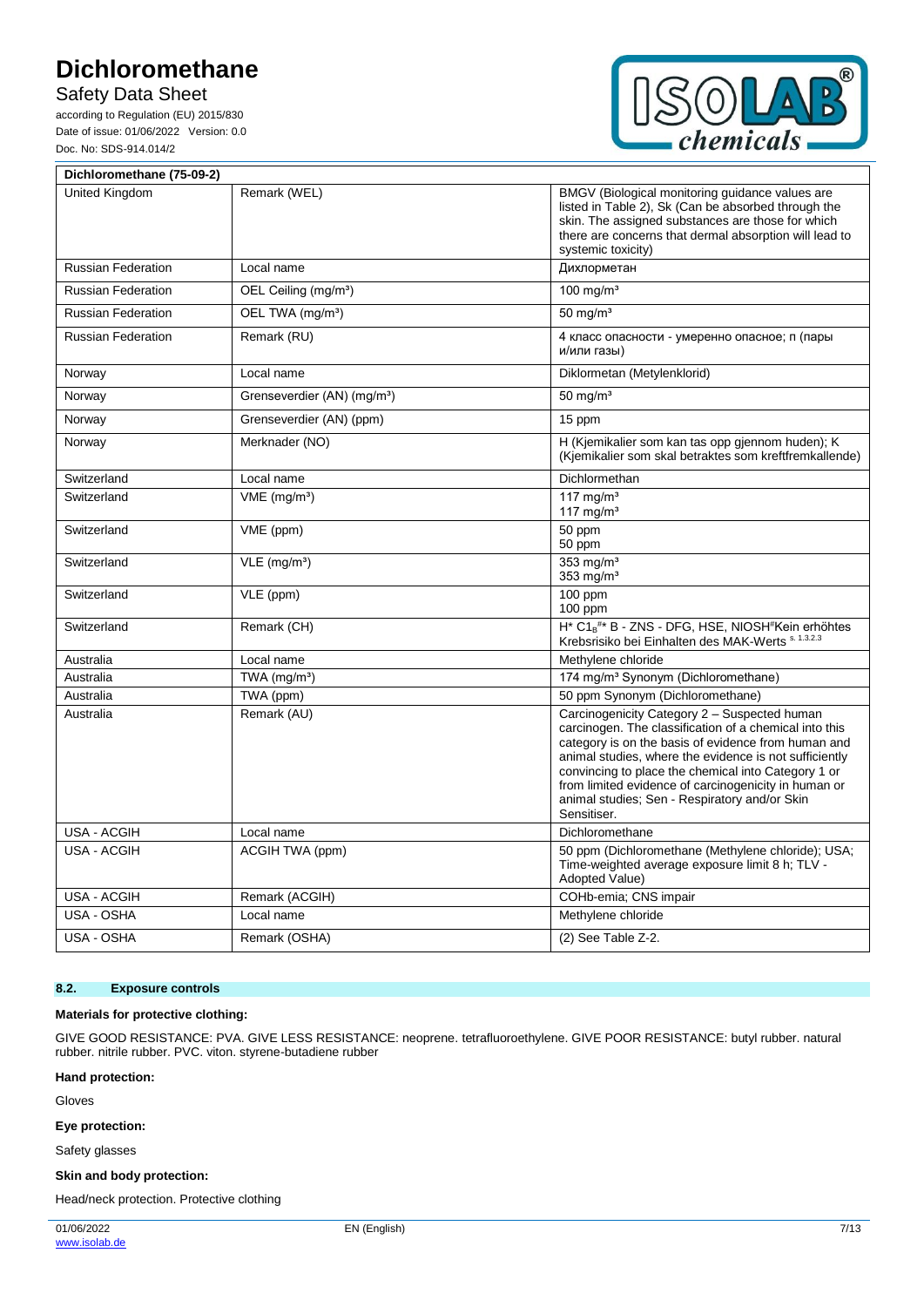Safety Data Sheet

according to Regulation (EU) 2015/830 Date of issue: 01/06/2022 Version: 0.0 Doc. No: SDS-914.014/2



### **Respiratory protection:**

Gas mask with filter type AX at conc. in air > exposure limit. High vapour/gas concentration: self-contained respirator

| <b>Device</b> | <b>Filter type</b>                                    | <b>Condition</b>                 | <b>Standard</b> |
|---------------|-------------------------------------------------------|----------------------------------|-----------------|
| Gas mask      | Type $AX - Low-boiling (<65 °C)$<br>organic compounds | If conc. in air > exposure limit |                 |



| <b>SECTION 9: Physical and chemical properties</b>            |                                                                                                                                                                                                                                  |  |  |
|---------------------------------------------------------------|----------------------------------------------------------------------------------------------------------------------------------------------------------------------------------------------------------------------------------|--|--|
| Information on basic physical and chemical properties<br>9.1. |                                                                                                                                                                                                                                  |  |  |
| Physical state                                                | : Liquid                                                                                                                                                                                                                         |  |  |
| Appearance                                                    | : Liquid.                                                                                                                                                                                                                        |  |  |
| Molecular mass                                                | : $84.93$ g/mol                                                                                                                                                                                                                  |  |  |
| Colour                                                        | : Colourless.                                                                                                                                                                                                                    |  |  |
| Odour                                                         | Sweet odour. Ether-like odour.                                                                                                                                                                                                   |  |  |
| Odour threshold                                               | $: 214$ ppm<br>$755$ mg/m <sup>3</sup>                                                                                                                                                                                           |  |  |
| рH                                                            | : Neutral at 20 °C                                                                                                                                                                                                               |  |  |
| Relative evaporation rate (butylacetate=1)                    | : 27.5                                                                                                                                                                                                                           |  |  |
| Relative evaporation rate (ether=1)                           | : 1.8                                                                                                                                                                                                                            |  |  |
| Melting point                                                 | : 95 °C                                                                                                                                                                                                                          |  |  |
| Freezing point                                                | : No data available                                                                                                                                                                                                              |  |  |
| Boiling point                                                 | : 40 $^{\circ}$ C                                                                                                                                                                                                                |  |  |
| Flash point                                                   | : No data available                                                                                                                                                                                                              |  |  |
| Critical temperature                                          | : 245 °C                                                                                                                                                                                                                         |  |  |
| Auto-ignition temperature                                     | : 556 °C                                                                                                                                                                                                                         |  |  |
| Decomposition temperature                                     | : $>120 °C$                                                                                                                                                                                                                      |  |  |
| Flammability (solid, gas)                                     | : No data available                                                                                                                                                                                                              |  |  |
| Vapour pressure                                               | : 475 hPa (20 $^{\circ}$ C)                                                                                                                                                                                                      |  |  |
| Vapour pressure at 50 °C                                      | : 1445 hPa (50 °C)                                                                                                                                                                                                               |  |  |
| <b>Critical pressure</b>                                      | : 61000 hPa                                                                                                                                                                                                                      |  |  |
| Relative vapour density at 20 °C                              | : 2.9                                                                                                                                                                                                                            |  |  |
| Relative density                                              | : 1.3                                                                                                                                                                                                                            |  |  |
| Relative density of saturated gas/air mixture                 | : 1.9                                                                                                                                                                                                                            |  |  |
| Density                                                       | : 1330 kg/m <sup>3</sup>                                                                                                                                                                                                         |  |  |
| Solubility                                                    | Moderately soluble in water. Substance sinks in water. Soluble in ethanol. Soluble in ether.<br>Soluble in acetone. Soluble in chloroform. Soluble in tetrachloromethane. Soluble in<br>dimethylformamide.<br>Water: 2.0 g/100ml |  |  |
| Log Pow                                                       | : 1.25 (Experimental value)                                                                                                                                                                                                      |  |  |
| Viscosity, kinematic                                          | : No data available                                                                                                                                                                                                              |  |  |
| Viscosity, dynamic                                            | : $0.00043$ Pa.s (20 °C)                                                                                                                                                                                                         |  |  |
| <b>Explosive properties</b>                                   | No data available                                                                                                                                                                                                                |  |  |
| Oxidising properties                                          | : No data available                                                                                                                                                                                                              |  |  |
| Explosive limits                                              | $: 13 - 22$ vol %                                                                                                                                                                                                                |  |  |
|                                                               | 450 - 780 g/m <sup>3</sup>                                                                                                                                                                                                       |  |  |
| 9.2.<br><b>Other information</b>                              |                                                                                                                                                                                                                                  |  |  |
| Specific conductivity                                         | : 4300 pS/m                                                                                                                                                                                                                      |  |  |
| Saturation concentration                                      | : $1535$ g/m <sup>3</sup>                                                                                                                                                                                                        |  |  |
| VOC content                                                   | $: 100 \%$                                                                                                                                                                                                                       |  |  |
| Other properties                                              | : Gas/vapour heavier than air at $20^{\circ}$ C. Clear. Highly volatile. May generate electrostatic charges.                                                                                                                     |  |  |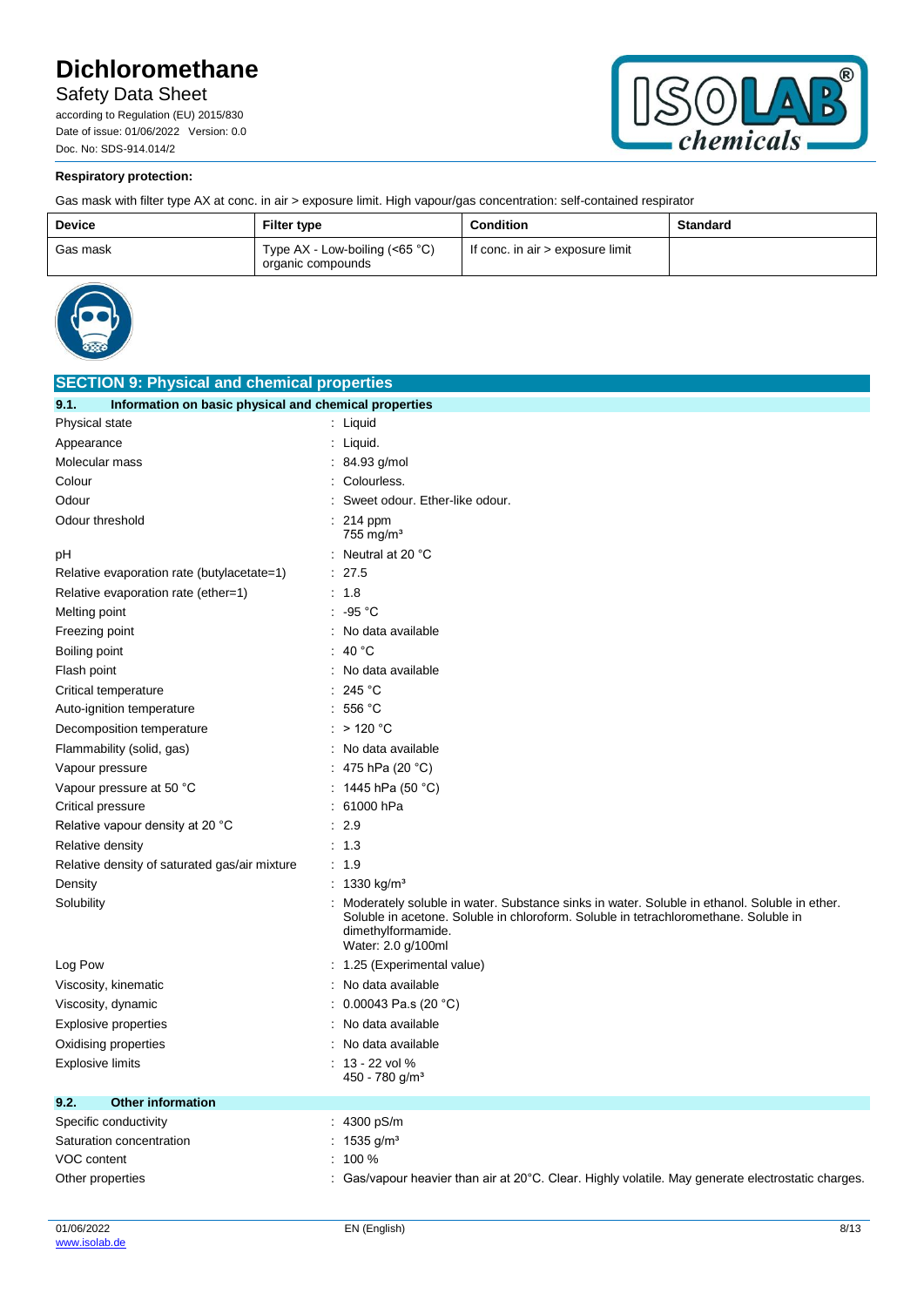## Safety Data Sheet

according to Regulation (EU) 2015/830 Date of issue: 01/06/2022 Version: 0.0 Doc. No: SDS-914.014/2

**SECTION 10: Stability and reactivity**



#### **10.1. Reactivity**

Reacts on exposure to water and heat with (some) metals. Decomposes slowly on exposure to water (moisture): release of toxic and corrosive gases/vapours (hydrogen chloride). On heating under increased oxygen concentration: (increased) risk of fire/explosion. On burning: release of toxic and corrosive gases/vapours (hydrogen chloride, carbon monoxide - carbon dioxide). Violent to explosive reaction with many compounds e.g. with (some) acids, with (some) metal powders and with (strong) oxidizers: (increased) risk of fire/explosion and formation of small quantities of phosgene.

#### **10.2. Chemical stability**

Stable under normal conditions.

| <b>Possibility of hazardous reactions</b><br>10.3. |  |
|----------------------------------------------------|--|
|----------------------------------------------------|--|

No additional information available

#### **10.4. Conditions to avoid**

No additional information available

#### **10.5. Incompatible materials**

No additional information available

#### **10.6. Hazardous decomposition products**

No additional information available

### **SECTION 11: Toxicological information**

#### **11.1. Information on toxicological effects**

| Acute toxicity                                | : Not classified                                                                                                                                                                                                                                                                                    |
|-----------------------------------------------|-----------------------------------------------------------------------------------------------------------------------------------------------------------------------------------------------------------------------------------------------------------------------------------------------------|
| Dichloromethane (75-09-2)                     |                                                                                                                                                                                                                                                                                                     |
| LD50 oral rat                                 | 1600 mg/kg (Rat)                                                                                                                                                                                                                                                                                    |
| LD50 dermal rabbit                            | > 2000 mg/kg (Rabbit; Literature study)                                                                                                                                                                                                                                                             |
| Skin corrosion/irritation                     | Not classified                                                                                                                                                                                                                                                                                      |
| Serious eye damage/irritation                 | Not classified                                                                                                                                                                                                                                                                                      |
| Respiratory or skin sensitisation             | Not classified                                                                                                                                                                                                                                                                                      |
| Germ cell mutagenicity                        | Not classified                                                                                                                                                                                                                                                                                      |
| Carcinogenicity                               | Suspected of causing cancer.                                                                                                                                                                                                                                                                        |
| Reproductive toxicity                         | Not classified                                                                                                                                                                                                                                                                                      |
| STOT-single exposure                          | Not classified                                                                                                                                                                                                                                                                                      |
| STOT-repeated exposure                        | Not classified                                                                                                                                                                                                                                                                                      |
| Aspiration hazard                             | Not classified                                                                                                                                                                                                                                                                                      |
| <b>IARC</b> group                             | : 2A                                                                                                                                                                                                                                                                                                |
| <b>SECTION 12: Ecological information</b>     |                                                                                                                                                                                                                                                                                                     |
| 12.1.<br><b>Toxicity</b>                      |                                                                                                                                                                                                                                                                                                     |
| Ecology - general                             | Classification concerning the environment: not applicable.                                                                                                                                                                                                                                          |
| Ecology - air                                 | Not classified as dangerous for the ozone layer (Regulation (EC) No 1005/2009). TA-Luft<br>Klasse 5.2.5/l.                                                                                                                                                                                          |
| Ecology - water                               | Water pollutant (surface water). Ground water pollutant. Slightly harmful to fishes (LC50(96h)<br>100-1000 mg/l). Slightly harmful to invertebrates (Daphnia) (EC50 (48h): 100 - 1000 mg/l).<br>Practically non-toxic to algae (EC50 >100 mg/l). Toxic to bacteria. Inhibition of activated sludge. |
| Dichloromethane (75-09-2)                     |                                                                                                                                                                                                                                                                                                     |
| LC50 fish 1                                   | 193 mg/l (LC50; 96 h; Pimephales promelas)                                                                                                                                                                                                                                                          |
| EC50 Daphnia 1                                | 168.2 mg/l (EC50; 48 h)                                                                                                                                                                                                                                                                             |
| 12.2.<br><b>Persistence and degradability</b> |                                                                                                                                                                                                                                                                                                     |

# **Dichloromethane (75-09-2)** Persistence and degradability Not readily biodegradable in water. Biodegradable in the soil. **12.3. Bioaccumulative potential Dichloromethane (75-09-2)** BCF fish 1 2 - 40 (BCF)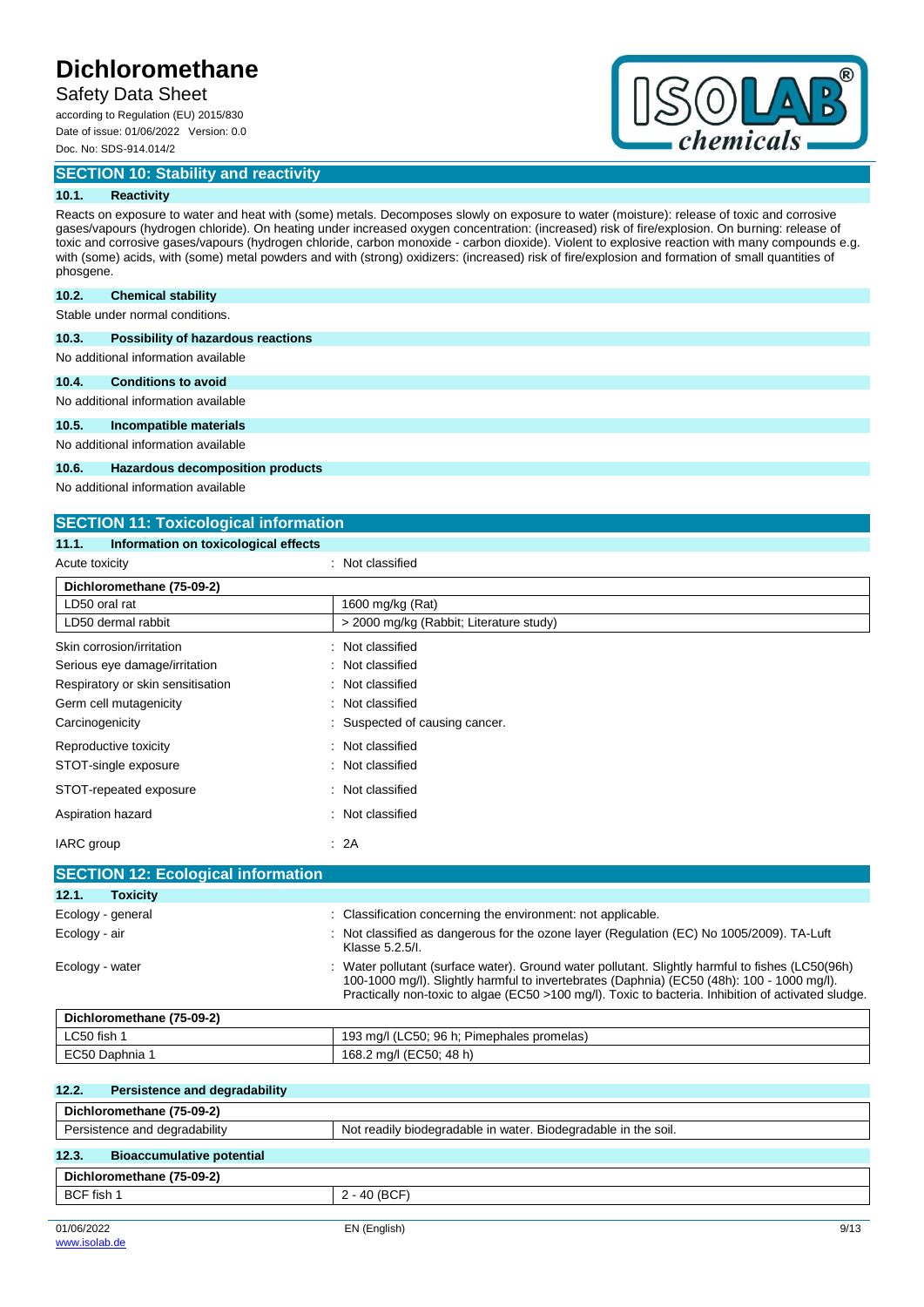# Safety Data Sheet

according to Regulation (EU) 2015/830 Date of issue: 01/06/2022 Version: 0.0 Doc. No: SDS-914.014/2



| Dichloromethane (75-09-2)                                                     |                           |  |
|-------------------------------------------------------------------------------|---------------------------|--|
| Log Pow                                                                       | 1.25 (Experimental value) |  |
| Low potential for bioaccumulation (BCF $<$ 500).<br>Bioaccumulative potential |                           |  |
| 12.4.<br>Mobility in soil                                                     |                           |  |
| Dichloromethane (75-09-2)                                                     |                           |  |
| Surface tension                                                               | $0.028$ N/m (20 °C)       |  |

## Ecology - soil **Ecology** - soil **May be harmful to plant growth, blooming and fruit formation. 12.5. Results of PBT and vPvB assessment**

No additional information available

# **12.6. Other adverse effects**

No additional information available

| <b>SECTION 13: Disposal considerations</b> |                                                                                                                                                                                                                                                                                                                                                                                                                                                                                                                                                                                                                                                                                                                                         |
|--------------------------------------------|-----------------------------------------------------------------------------------------------------------------------------------------------------------------------------------------------------------------------------------------------------------------------------------------------------------------------------------------------------------------------------------------------------------------------------------------------------------------------------------------------------------------------------------------------------------------------------------------------------------------------------------------------------------------------------------------------------------------------------------------|
| Waste treatment methods<br>13.1.           |                                                                                                                                                                                                                                                                                                                                                                                                                                                                                                                                                                                                                                                                                                                                         |
| Product/Packaging disposal recommendations | : Remove waste in accordance with local and/or national regulations. Hazardous waste shall not<br>be mixed together with other waste. Different types of hazardous waste shall not be mixed<br>together if this may entail a risk of pollution or create problems for the further management of<br>the waste. Hazardous waste shall be managed responsibly. All entities that store, transport or<br>handle hazardous waste shall take the necessary measures to prevent risks of pollution or<br>damage to people or animals. Recycle by distillation. Remove to an incinerator for chlorinated<br>waste materials with energy recovery. Do not discharge into surface water (Directive<br>2000/60/EC, Council Decision 2455/2001/EC). |
| Additional information                     | : LWCA (the Netherlands): KGA category 04. Hazardous waste according to Directive<br>2008/98/EC.                                                                                                                                                                                                                                                                                                                                                                                                                                                                                                                                                                                                                                        |
| European List of Waste (LoW) code          | $\therefore$ 07 01 03 $^*$ - organic halogenated solvents, washing liquids and mother liquors                                                                                                                                                                                                                                                                                                                                                                                                                                                                                                                                                                                                                                           |

# **SECTION 14: Transport information**

| In accordance with ADR / RID / IMDG / IATA / ADN |  |
|--------------------------------------------------|--|
|--------------------------------------------------|--|

| <b>ADR</b>                                            | <b>IMDG</b>                                                   | <b>IATA</b>                                 | <b>ADN</b>                                       | <b>RID</b>                                       |
|-------------------------------------------------------|---------------------------------------------------------------|---------------------------------------------|--------------------------------------------------|--------------------------------------------------|
| 14.1.<br><b>UN number</b>                             |                                                               |                                             |                                                  |                                                  |
| 1593                                                  | 1593                                                          | 1593                                        | 1593                                             | 1593                                             |
| 14.2.<br><b>UN proper shipping name</b>               |                                                               |                                             |                                                  |                                                  |
| <b>DICHLOROMETHANE</b>                                | <b>DICHLOROMETHANE</b>                                        | Dichloromethane                             | <b>DICHLOROMETHANE</b>                           | <b>DICHLOROMETHANE</b>                           |
| <b>Transport document description</b>                 |                                                               |                                             |                                                  |                                                  |
| <b>UN 1593</b><br>DICHLOROMETHANE,<br>6.1, III, $(E)$ | <b>UN 1593</b><br>DICHLOROMETHANE,<br>$6.1,$ III              | <b>UN 1593</b><br>Dichloromethane, 6.1, III | <b>UN 1593</b><br>DICHLOROMETHANE,<br>$6.1,$ III | <b>UN 1593</b><br>DICHLOROMETHANE,<br>$6.1,$ III |
| 14.3.<br><b>Transport hazard class(es)</b>            |                                                               |                                             |                                                  |                                                  |
| 6.1                                                   | 6.1                                                           | 6.1                                         | 6.1                                              | 6.1                                              |
|                                                       |                                                               |                                             |                                                  |                                                  |
| 14.4.<br><b>Packing group</b>                         |                                                               |                                             |                                                  |                                                  |
| Ш                                                     | Ш                                                             | III                                         | III                                              | Ш                                                |
| 14.5.<br><b>Environmental hazards</b>                 |                                                               |                                             |                                                  |                                                  |
| Dangerous for the<br>environment : No                 | Dangerous for the<br>environment : No<br>Marine pollutant: No | Dangerous for the<br>environment : No       | Dangerous for the<br>environment : No            | Dangerous for the<br>environment : No            |
| No supplementary information available                |                                                               |                                             |                                                  |                                                  |

### **14.6. Special precautions for user**

| - Overland transport      |       |
|---------------------------|-------|
| Classification code (ADR) | : T1  |
| Special provisions (ADR)  | : 516 |
| Limited quantities (ADR)  | : 51  |
| Excepted quantities (ADR) | : F1  |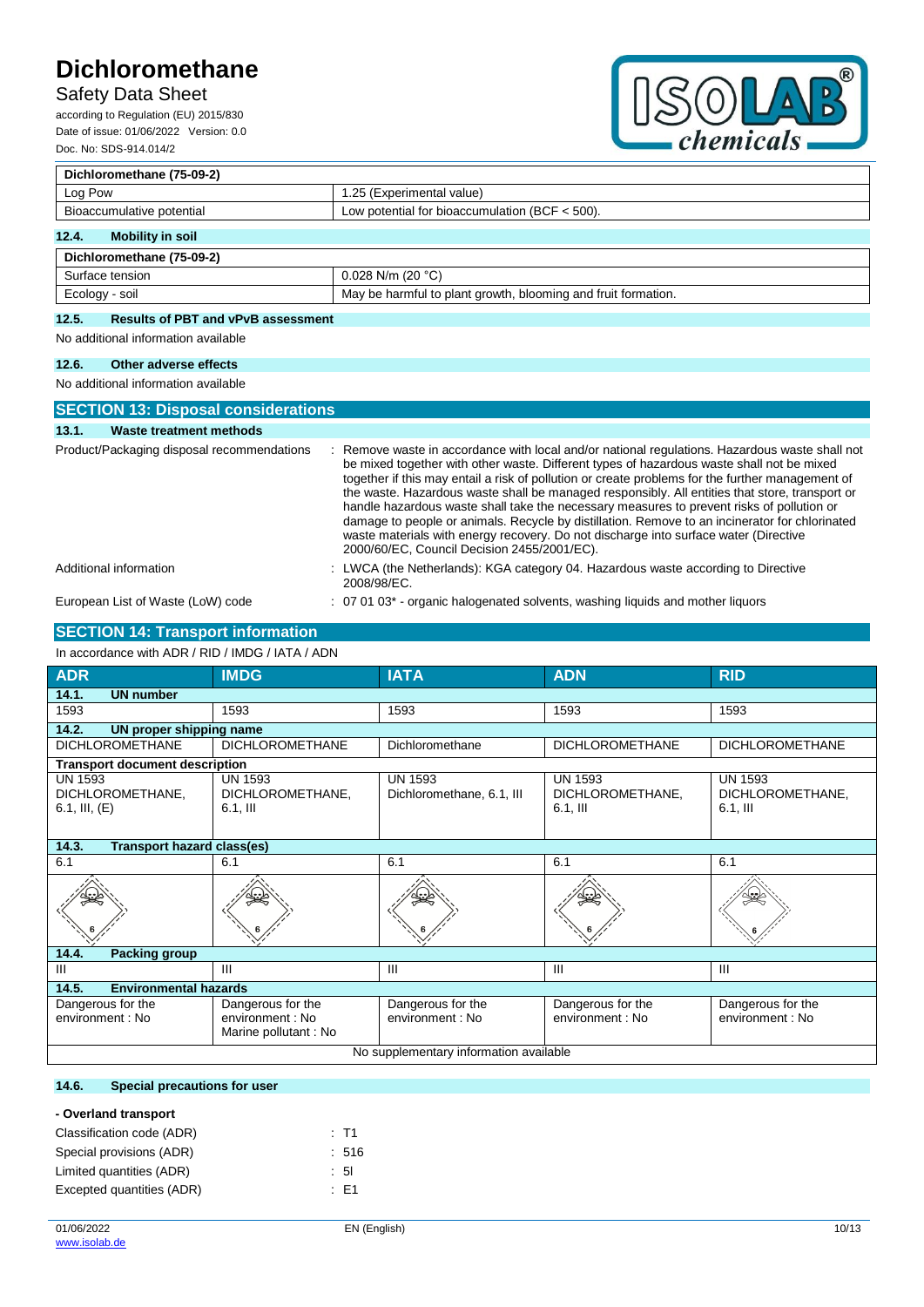# Safety Data Sheet

according to Regulation (EU) 2015/830 Date of issue: 01/06/2022 Version: 0.0 Doc. No: SDS-914.014/2



| Packing instructions (ADR)<br>Mixed packing provisions (ADR)<br>Portable tank and bulk container instructions<br>(ADR) | : P001, IBC03, LP01, R001<br>: MP19                                                                                                                                                              |
|------------------------------------------------------------------------------------------------------------------------|--------------------------------------------------------------------------------------------------------------------------------------------------------------------------------------------------|
|                                                                                                                        |                                                                                                                                                                                                  |
|                                                                                                                        |                                                                                                                                                                                                  |
|                                                                                                                        | : T7                                                                                                                                                                                             |
| Portable tank and bulk container special<br>provisions (ADR)                                                           | :TP2                                                                                                                                                                                             |
| Tank code (ADR)                                                                                                        | : L4BH                                                                                                                                                                                           |
| Tank special provisions (ADR)                                                                                          | : TU15, TE19                                                                                                                                                                                     |
| Vehicle for tank carriage                                                                                              | : AT                                                                                                                                                                                             |
| Transport category (ADR)                                                                                               | $\therefore$ 2                                                                                                                                                                                   |
| Special provisions for carriage - Packages<br>(ADR)                                                                    | : V12                                                                                                                                                                                            |
| Special provisions for carriage - Loading,<br>unloading and handling (ADR)                                             | : CV13, CV28                                                                                                                                                                                     |
| Special provisions for carriage - Operation<br>(ADR)                                                                   | $\therefore$ S9                                                                                                                                                                                  |
| Hazard identification number (Kemler No.)                                                                              | : 60                                                                                                                                                                                             |
| Orange plates                                                                                                          | 60<br>1593                                                                                                                                                                                       |
| Tunnel restriction code (ADR)                                                                                          | E<br>÷                                                                                                                                                                                           |
| EAC code                                                                                                               | 2Z                                                                                                                                                                                               |
| - Transport by sea                                                                                                     |                                                                                                                                                                                                  |
| Transport regulations (IMDG)                                                                                           | : Subject                                                                                                                                                                                        |
| Limited quantities (IMDG)                                                                                              | : 5 L                                                                                                                                                                                            |
| Excepted quantities (IMDG)                                                                                             | : E1                                                                                                                                                                                             |
| Packing instructions (IMDG)                                                                                            | : P001, LP01                                                                                                                                                                                     |
| IBC packing instructions (IMDG)                                                                                        | : IBC03                                                                                                                                                                                          |
| IBC special provisions (IMDG)                                                                                          | B8                                                                                                                                                                                               |
| Tank instructions (IMDG)                                                                                               | : T7                                                                                                                                                                                             |
| Tank special provisions (IMDG)                                                                                         | $:$ TP2                                                                                                                                                                                          |
| EmS-No. (Fire)                                                                                                         | $F-A$                                                                                                                                                                                            |
| EmS-No. (Spillage)                                                                                                     | $: S-A$                                                                                                                                                                                          |
| Stowage category (IMDG)                                                                                                | $\therefore$ A                                                                                                                                                                                   |
| Properties and observations (IMDG)                                                                                     | Colourless, volatile liquid with heavy vapours. Boiling point: 40°C. When involved in a fire,<br>evolves extremely toxic fumes (phosgene). Toxic if swallowed, by skin contact or by inhalation. |
| MFAG-No                                                                                                                | : 160                                                                                                                                                                                            |
| - Air transport                                                                                                        |                                                                                                                                                                                                  |
| Transport regulations (IATA)                                                                                           | : Subject to the provisions                                                                                                                                                                      |
| PCA Excepted quantities (IATA)                                                                                         | $\therefore$ E1                                                                                                                                                                                  |
| PCA Limited quantities (IATA)                                                                                          | Y642                                                                                                                                                                                             |
| PCA limited quantity max net quantity (IATA)                                                                           | : 2L                                                                                                                                                                                             |
| PCA packing instructions (IATA)                                                                                        | : 655                                                                                                                                                                                            |
| PCA max net quantity (IATA)                                                                                            | .60L                                                                                                                                                                                             |
| CAO packing instructions (IATA)                                                                                        | :663                                                                                                                                                                                             |
| CAO max net quantity (IATA)                                                                                            | : 220L                                                                                                                                                                                           |
| ERG code (IATA)                                                                                                        | : 6L                                                                                                                                                                                             |
| - Inland waterway transport                                                                                            |                                                                                                                                                                                                  |
| Classification code (ADN)                                                                                              | $:$ T1                                                                                                                                                                                           |
| Special provisions (ADN)                                                                                               | : 516, 802                                                                                                                                                                                       |
| Limited quantities (ADN)                                                                                               | : 5L                                                                                                                                                                                             |
| Excepted quantities (ADN)                                                                                              | $\therefore$ E1                                                                                                                                                                                  |
| Carriage permitted (ADN)                                                                                               | : T                                                                                                                                                                                              |
| Equipment required (ADN)                                                                                               | $:$ PP, EP, TOX, A                                                                                                                                                                               |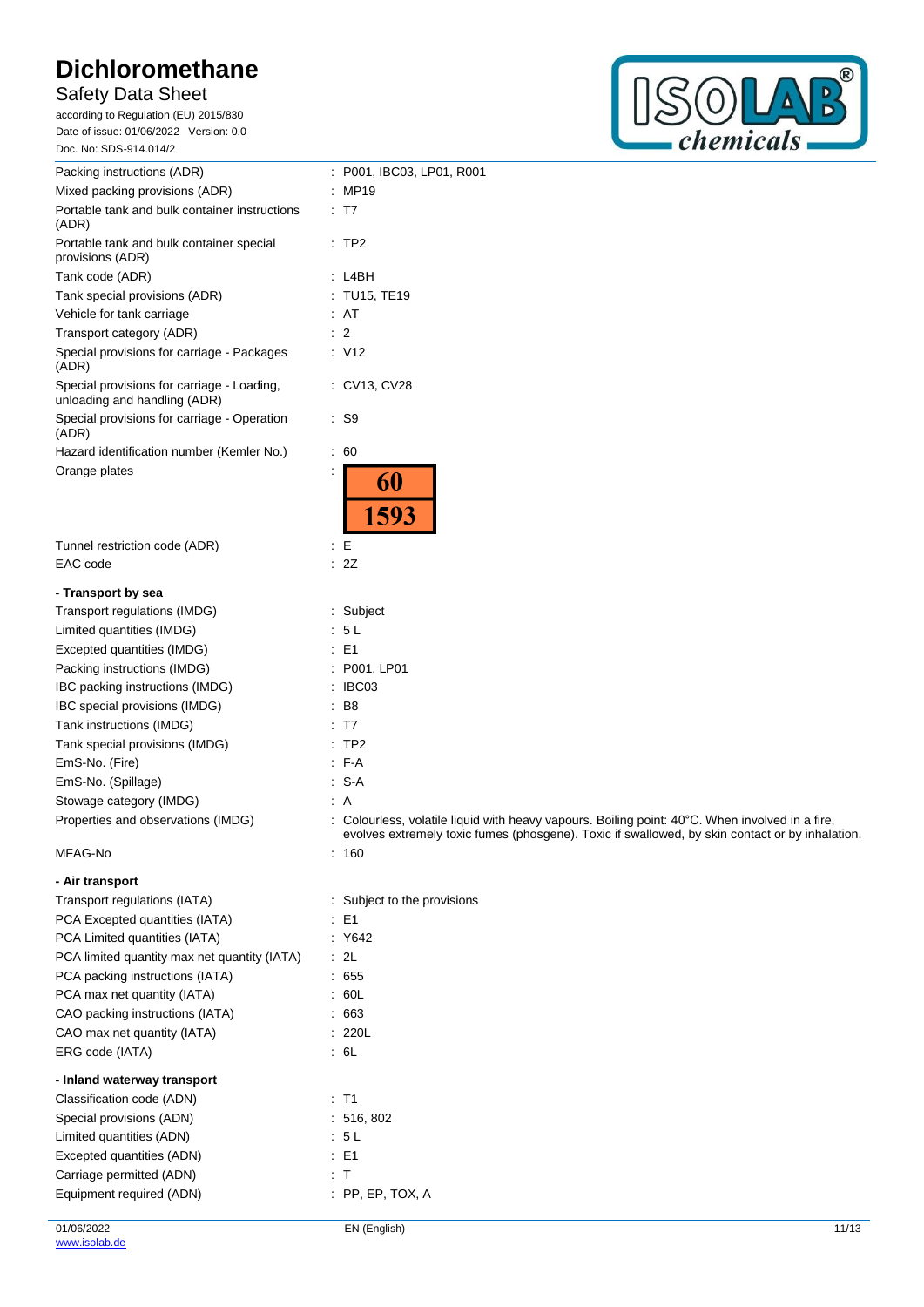## Safety Data Sheet

according to Regulation (EU) 2015/830 Date of issue: 01/06/2022 Version: 0.0 Doc. No: SDS-914.014/2



| Ventilation (ADN)                                                          | $\therefore$ VE02         |
|----------------------------------------------------------------------------|---------------------------|
| Number of blue cones/lights (ADN)                                          | $\cdot$ 0                 |
| - Rail transport                                                           |                           |
| Transport regulations (RID)                                                | : Subject                 |
| Classification code (RID)                                                  | T <sub>1</sub>            |
| Special provisions (RID)                                                   | : 516                     |
| Limited quantities (RID)                                                   | : 5L                      |
| Excepted quantities (RID)                                                  | : E1                      |
| Packing instructions (RID)                                                 | : P001, IBC03, LP01, R001 |
| Special packing provisions (RID)                                           | B <sub>8</sub>            |
| Mixed packing provisions (RID)                                             | MP19                      |
| Portable tank and bulk container instructions<br>(RID)                     | : T7                      |
| Portable tank and bulk container special<br>provisions (RID)               | $:$ TP2                   |
| Tank codes for RID tanks (RID)                                             | L4BH                      |
| Special provisions for RID tanks (RID)                                     | : TU15                    |
| Transport category (RID)                                                   | $\therefore$ 2            |
| Special provisions for carriage – Packages<br>(RID)                        | W12                       |
| Special provisions for carriage - Loading.<br>unloading and handling (RID) | : CW13, CW28, CW31        |
| Colis express (express parcels) (RID)                                      | CE8                       |
| Hazard identification number (RID)                                         | : 60                      |
|                                                                            |                           |

| 14.7. | Transport in bulk according to Annex II of Marpol and the IBC Code |
|-------|--------------------------------------------------------------------|
|       |                                                                    |

### Not applicable

## **SECTION 15: Regulatory information**

**15.1. Safety, health and environmental regulations/legislation specific for the substance or mixture**

### **15.1.1. EU-Regulations**

No REACH Annex XVII restrictions Dichloromethane is not on the REACH Candidate List Dichloromethane is not on the REACH Annex XIV List

VOC content : 100 %

### **15.1.2. National regulations**

#### **Germany**

VwVwS Annex reference : Water hazard class (WGK) 2, hazard to waters (Classification according to VwVwS, Annex 1 or 2; ID No. 149) WGK remark **in the symbol of the Classification water polluting in compliance with Verwaltungsvorschrift wassergefährdender** with Verwaltungsvorschrift wassergefährdender Stoffe (VwVwS) of 27 July 2005 (Anhang 2) 12th Ordinance Implementing the Federal Immission Control Act - 12.BImSchV : Is not subject of the 12. BlmSchV (Hazardous Incident Ordinance) **Netherlands** Waterbezwaarlijkheid is a street waarlijkheid is the substance is the Shack list substance SZW-lijst van kankerverwekkende stoffen : The substance is not listed SZW-lijst van mutagene stoffen : The substance is not listed NIET-limitatieve lijst van voor de voortplanting giftige stoffen – Borstvoeding : The substance is not listed NIET-limitatieve lijst van voor de voortplanting giftige stoffen – Vruchtbaarheid : The substance is not listed

NIET-limitatieve lijst van voor de voortplanting : The substance is not listed

#### **Denmark**

giftige stoffen – Ontwikkeling